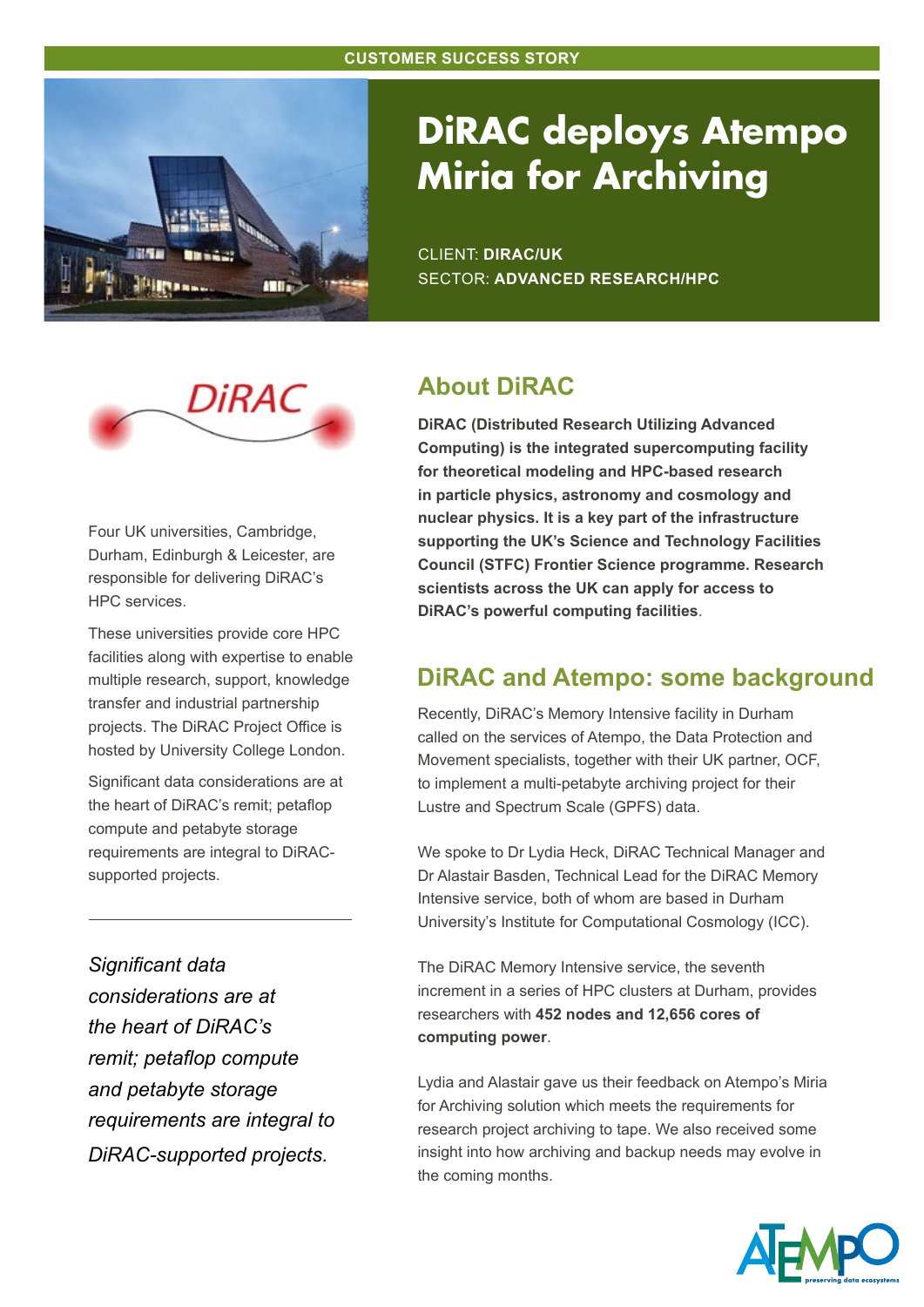One of DiRAC@Durham's recent missions was to switch from Spectrum Scale (GPFS) storage to DDN's Lustre storage. The aim being, in the words of Lydia, "*to effectively enrich storage with a less expensive solution*." The growing need for ever-higher memory intensive computing generates significant data volumes within HPC environments.

Additional compute power is closely aligned with increased data storage requirements and greater tiering needs. Generated data storage by 2022 is projected to reach **upwards of 20 petabytes** with the roll out of DiRAC Phase 3. DiRAC's Data Management Plan includes an archival component for both the research database and finished peer-reviewed scientific research documents. It is the research data which requires archiving.

### **The solution in practice: Atempo Miria for Archiving**

The role of Miria is to archive research data and relieve higher cost disk storage by offloading DiRAC research data from primary storage to four LTO tape destinations. Current storage requirements stand at 6.5 PBs with an uplift to 20 PBs when DiRAC Phase 3 is rolled out (expected early 2020) which will see a **10-fold increase in processing** and a corresponding augmentation in data creation and therefore storage requirements.

The incumbent archiving solution was slow and not as scalable as required. Atempo proposed a Proof of Concept (POC) in late 2018 on Spectrum Scale GPFS first and then on Lustre. **Atempo rapidly demonstrated that Miria could make short work of DiRAC's data archiving needs**. A Miria Archiving Server and a dedicated Miria Data Mover directly access Lustre file systems and efficiently handle all data archive flows from source to destination.

The Miria for Archiving User Interface **allows users to perform their own rapid archiving tasks** and to restore their data process. Researchers can use the logical file tree format of their choice for each research project and preserve this tree structure when archiving their data. The Administration interface enables DiRAC to manage both archiving and backup of critical data.





*"Miria for Archiving is incredibly powerful and feature-rich and should meet our future needs even though we've barely scratched the surface with the solution, we're very impressed so far."* 

*Dr Alastair Basden, Technical Lead for the DiRAC Memory Intensive Service, Durham University*

*update 2019-05-27*